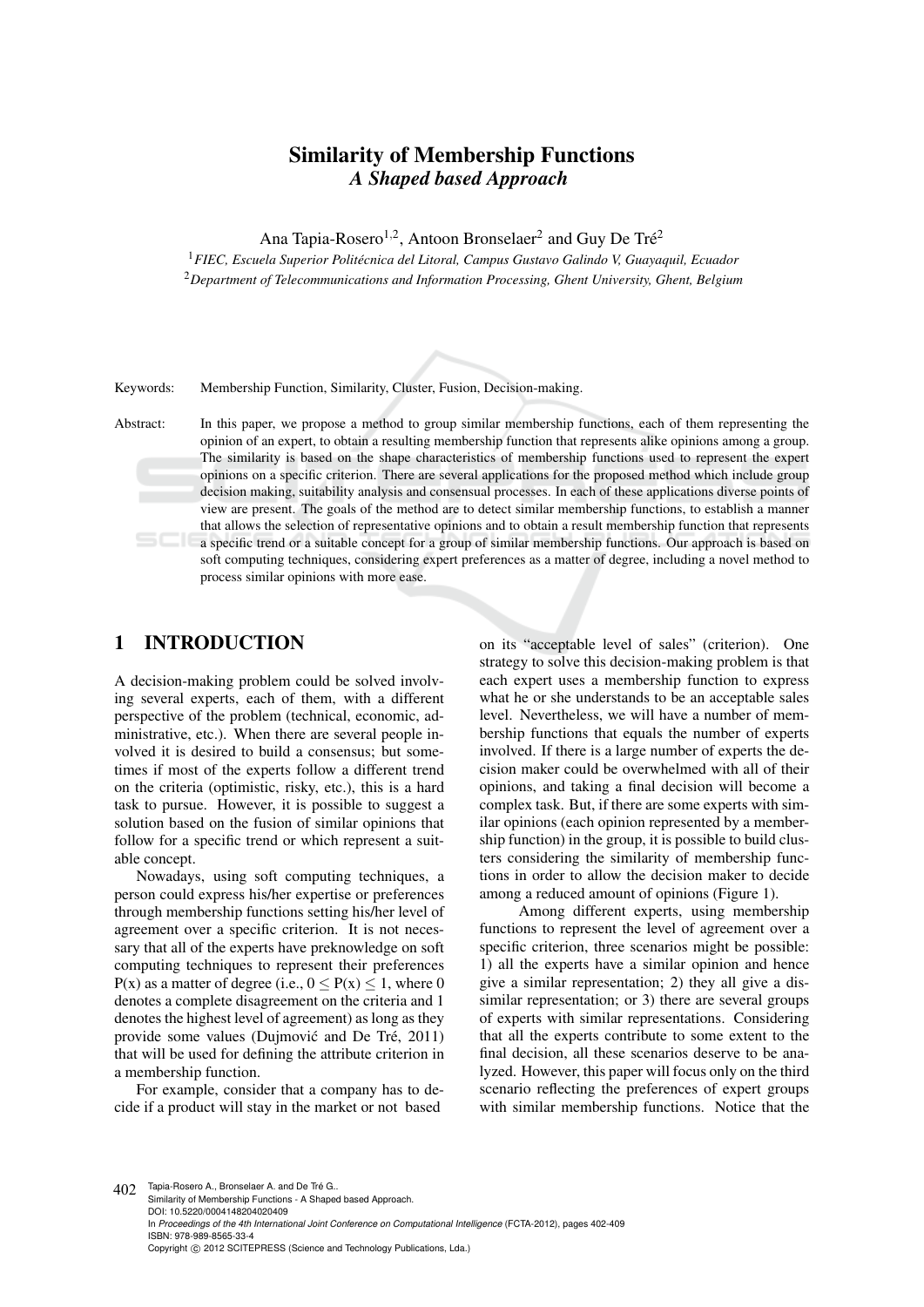

Figure 1: Representation of the opinions of multiple experts grouped by similar membership functions.

remaining scenarios correspond to special cases of the selected one.

A relevant question within the selected scenario is: What happens if there exists a minority group with a similar opinion (evaluation of the criteria) and these experts are the most reliable among the others? Should their opinions be considered or not? It is possible that this minority has relevant information that should be considered related to the criteria or maybe A *fuzzy set* is a concept, fruitfully extended, from the this minority is correct about some facts that may affect the preference level.

There are several approaches to solve similar decision-making problems. Some of them are focused on the optimistic and the pessimistic points of view (Rodríguez et al.,  $2012$ ) while others quantify the number of experts that follow a trend (e.g., majority) (Kacprzyk et al., 1992). Aditionally, there are various similarity measures to compare fuzzy sets characterized by membership functions. This paper aims to propose a method to group similar membership functions using a shape based approach. This method allows the decision-maker to select the group of opinions that best suits the trend or concept of his/her choice in order to obtain a resulting membership function that represent alike opinions among a group.

The proposed method uses a sequence of characters selected from a finite set of symbols  $\{0, +, 1, \}$ −, L, I, H} to annotate each membership function considering slopes and different levels of agreement. Within this paper, the term cluster will be used to represent a group of membership functions that have a common shape characterized by the same character string. As a result of the method a reduced amount of opinions, each of them represented by a membership function, will be obtained. Several strategies to fuse the membership functions, in a selected group, could be considered; but, for illustrative purposes only two basic operations are detailed within this paper. Within the scope of this paper we will assume that the decision-maker must select the cluster of his/her preference to be analyzed taking into account that some sets of opinions could be, in some extent, more representative than others.

The goals of the proposed method are: 1) to detect similar membership functions, 2) to establish a manner that allows the selection of representative opinions and 3) to obtain a resulting membership function that represents a specific trend or a suitable concept of a group. This proposal is based on soft computing techniques including the novelty of using a sequence of characters to annotate and process similar opinions represented by membership functions with ease.

The remainder of this paper is structured as follows. The second section includes some preliminary concepts and related work. Section 3 provides details on the main approach of this paper. Section 4 explains the developed experiment. Section 5 concludes the paper and proposes topics for further investigation.

# 2 PRELIMINARIES

basic mathematical concept of a set (Zadeh, 1965). According to Zadeh, a fuzzy set A on a universe X is characterized by a membership function  $f_A$  which associates each point x in X with a real number  $f_A(x)$  in the unit interval  $[0,1]$  to represent its grade of membership in A. Values that are closer to the unit denote higher degrees of membership. Using a graphical representation of the membership functions we could identify different shape functions including the trapezoidal membership function.

Trapezoidal membership functions, widely known and frequently used for representing linguistic terms (Klir and Yuan, 1995), have been selected in this paper to represent the level of agreement of each expert on the criteria. This selection has two main advantages: 1) they could be built with only a few input values and 2) the definition of trapezoidal shaped functions includes five intervals establishing a fixed form to represent different kinds of trapeziums.

The values used to build trapezoidal membership functions are represented by letters (a, b, c, d) and the relation among these values is that a≤b≤c≤d. Cases like triangular membership functions are treated as a special case of trapezium where b=c.

### 2.1 Fuzzy Similarity

This paper establishes, as a starting point, that two membership functions are considered to be similar if they have a similar shape. In order to detect similar membership functions with ease, we use a sequence of characters to represent the shape of a membership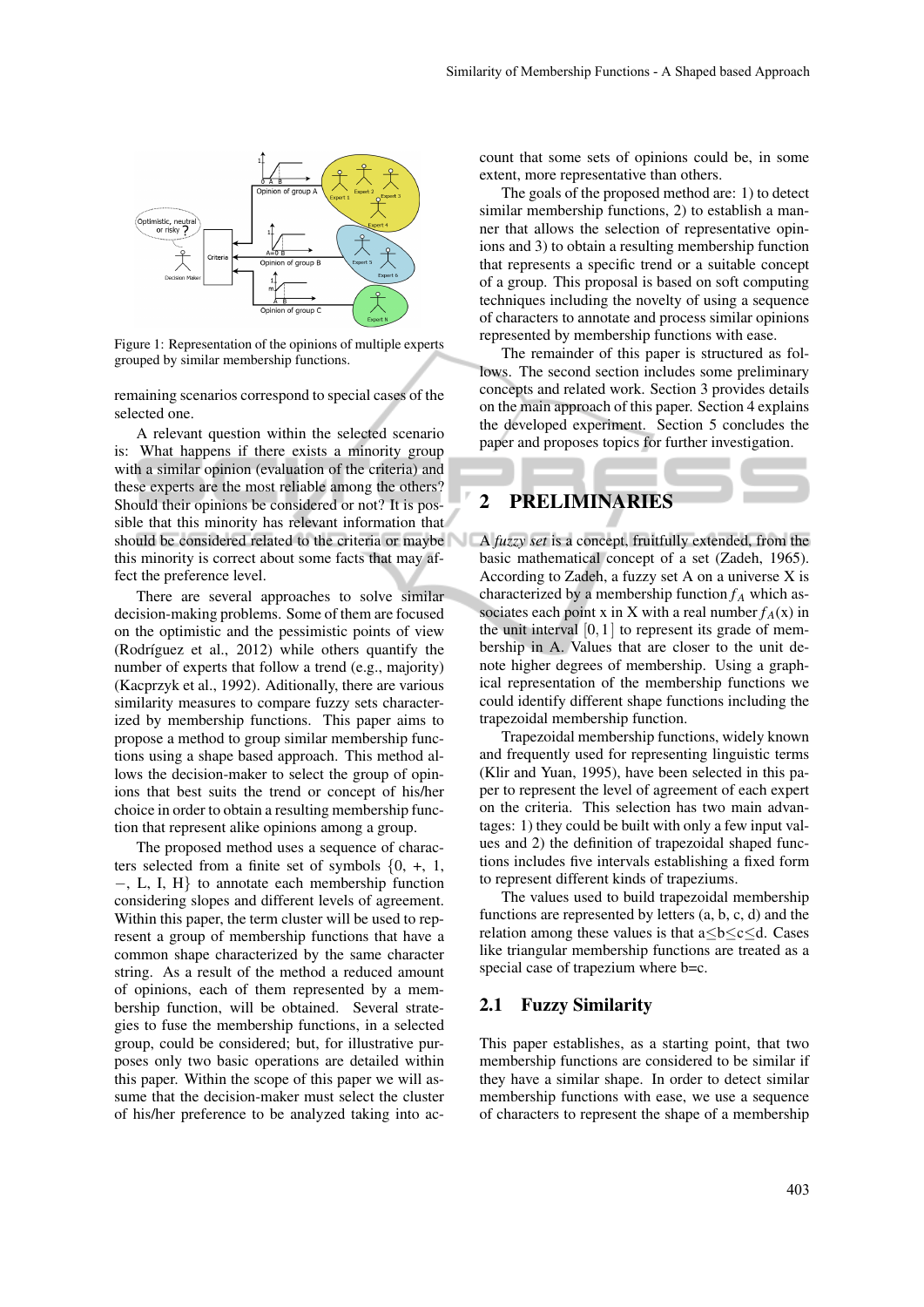function. One remark within this respect is that the symbolic annotation must be done in such a way that membership functions symbolized with the same sequence of characters must represent the same trend or concept as expressed by the expert.

There are several ways to compare fuzzy sets and, nowadays, various similarity measures have been discussed (Zwick and Carlstein, 1987; Le Capitaine, 2012). It is well known that most of the similarity measures are either based on similarity relations, distance among fuzzy sets or set-theoretic operations.

### 2.1.1 Similarity Relations

The similarity relation definition was introduced by (Zadeh, 1971) as an extension of the equivalence relation concept for crisp sets. The definition states that a similarity relation S on a universe X is a fuzzy relation that holds the following properties for all x, y, z ∈ X:

 $S(x,x) = 1$  Reflexivity  $S(x,y) = S(y,x)$  Symmetry  $S(x,y) \wedge S(y,z) \leq S(x,z)$  Transitivity

These properties have been considered in several studies and we will recall the fuzzy similarity measure for fuzzy sets defined by Le Capitaine (2012):

A mapping S:  $F(X) \times F(X) \rightarrow [0,1]$ , with  $F(X)$ denoting the powerset of all fuzzy sets that can be defined on X, is called a similarity measure if it satisfies:

P1.  $S(A,B) = S(B,A)$ 

**P2.**  $S(A,A) = 1$ 

**P3.**  $S(A, A^C) = 0$ ,  $A^C$  denotes the complement of A  $P4. A \subseteq B \subseteq C \Rightarrow S(A,C) \leq S(A,B) \land S(B,C)$ 

#### 2.1.2 Distance among Fuzzy Sets

We found extensive literature (Xuecheng, 1992; Lee-Kwang et al., 1994; Johanyák and Kovács, 2005) defining different measures for the distance  $d(x, y)$ between objects *x* and *y* based on known metrics (e.g., Hausdorff, Hamming and Euclidean distances). The notion of a distance between fuzzy sets has been used as a measure of similarity, although some of these similarity measures are considered theoretical approaches because they suppose the existence of an "ideal" fuzzy set (Merigó and Casanovas, 2010). On the other hand, most of the decision-making problems do not have a given "ideal" solution considering that we are looking for a resulting fuzzy set that better represents a trend or a concept in a given context.

To the best of our knowledge none of the distance based proposals make a distinction related to the shape of the membership functions.

#### 2.1.3 Set-theoretic Operations

This paper recalls the basic definitions of the union and intersection operations proposed by Zadeh (1965), considering two fuzzy sets A, B with respective membership functions  $f_A$  and  $f_B$  defined on the same universe X:

$$
f_{A\cup B}(x) = max[f_A(x), f_B(x)], \forall x \in X \tag{1}
$$

$$
f_{A \cap B}(x) = min[f_A(x), f_B(x)], \forall x \in X \tag{2}
$$

We must regard that other definitions based on triangular norms and triangular conorms can be used (e.g., the product and the probabilistic sum, the Lukasiewicz t-norm and t-conorm, among others) to combine the membership functions among a group.

There are several similarity measures based on set-theoretic operations including Tversky (1977), Dice (1945) and Jaccard indexes (1908). Within the scope of this proposal, the main disadvantage on these set-theoretic operations is that loss of information is possible. Besides, it is feasible to consider that the resulting membership functions could also include a degree of confidence to represent to what extent the decision maker agrees on the resulting membership function.

# 3 SIMILAR MEMBERSHIP **FUNCTIONS**

This proposal is based on detecting similar membership functions by comparing character strings. The aforementioned string is easily built and it corresponds to a sequence of characters that represents the shape of a normalized membership function. After the membership functions are clustered based on their similarity this method incorporates two additional steps: 1) to choose a group of membership functions that best suits the trend or concept according to the selection of the decision-maker, and 2) to select a strategy for fusion of the membership functions that belong to the selected group.

# 3.1 String Representation for Membership Functions

Bearing in mind that trapezoidal membership functions have been selected, we could identify, graphically, the presence of segments in a trapezium shape. These segments are based on the intervals of the trapezoidal membership function definition and all of them belong to one of the following categories: positive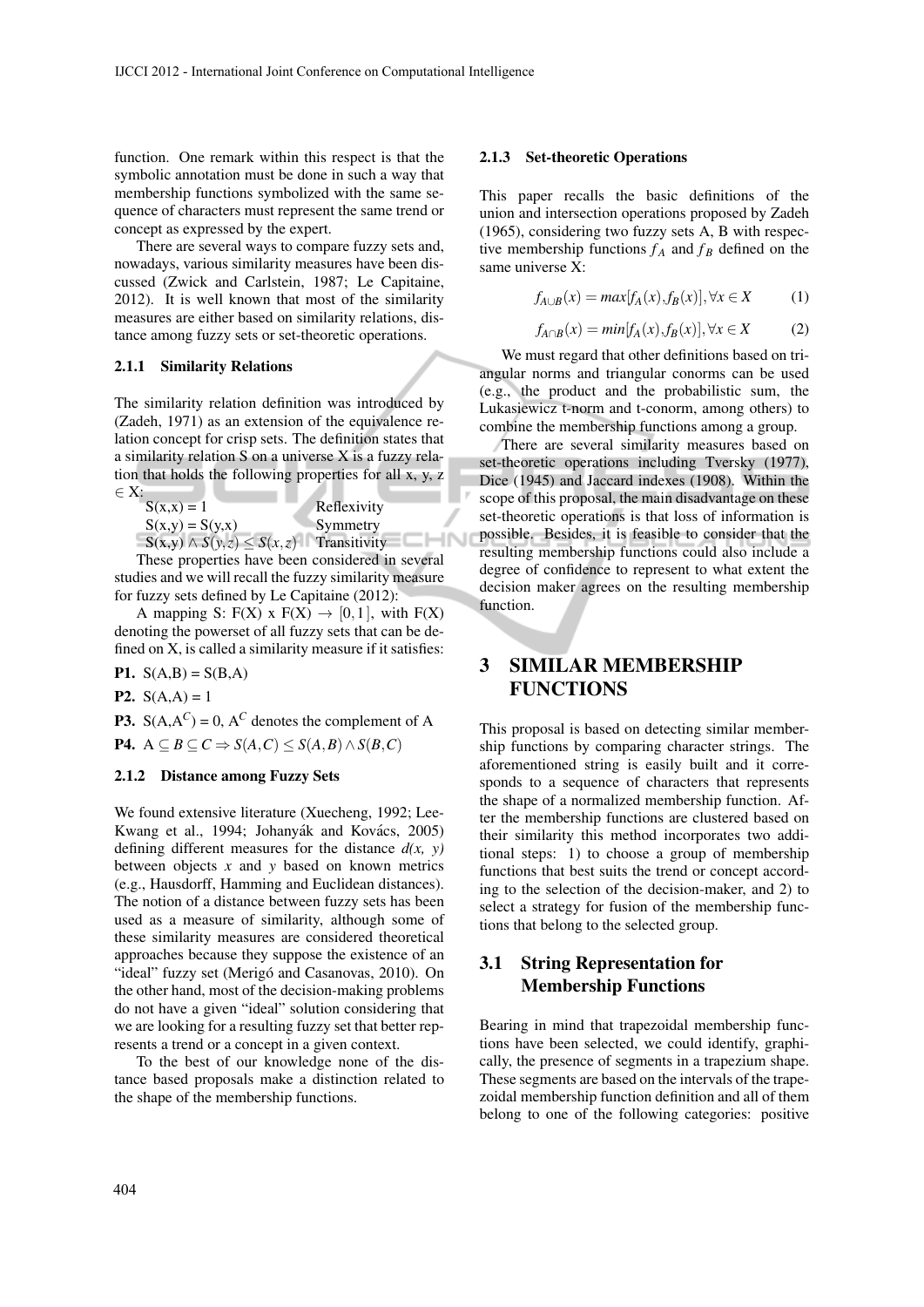slope, negative slope, fully disagreement level, fully agreement level, or point.

Each segment of the trapezium will use a symbol among a sign  $\{+, -\}$  to represent the slope, a value  ${0, 1}$  to represent the level of agreement (on segments without a slope) and a letter  ${L, I, H}$  to denote a *point*. The string representation of the membership function is built concatenating the character that represents each segment considering the order in the x-axis. Each character must correspond to a single category. Figure 2, illustrates a trapezium and its corresponding categories.



Figure 2: Segments of a trapezium and its categories.

The string representation of the presented trapezium is "0+1−0" where each character of the string corresponds to each segment of its function definition.

A feature that is noticeable graphically in some trapezoidal membership functions is the absence of segments on their shape. This case could be annotated likewise resulting in shorter strings (Figure 3).



Figure 3: Examples of short string representations for membership functions.

The point category has a special use to depict a specific value (on the x-axis) of non continuous functions. In this case, we must represent this special point with a letter corresponding to its level of agreement. For simplicity, the letter is selected according to the (high, intermediate or low) value of membership at the mentioned point. Notice that the membership functions of Figure 4, without the point category, would be represented by the same string.



Figure 4: Examples of the string representations using the point category in non continuous functions.

A triangular membership function is a special case where b=c that is also annotated using a point category. In this case we must represent the b=c point

at the highest (H) level of agreement for normalized membership functions. In addition, the point category allows representing different kinds of membership functions including those that have segments with extreme values (start or end of the segment) at intermediate levels of agreement. These membership functions require representing the intermediate point with the corresponding letter (Figure 5).



Figure 5: Examples of the string representation using the point category at high and intermediate level of agreement.

The proposed string could represent different kinds of membership functions using characters as described before. Nevertheless, this method might be extended in order to include other characteristics of shapes (e.g., small core or long support based on a threshold). Other adjustments could allow representing periodical functions and other special cases not considered within the scope of this paper.

## 3.2 Similarity Measure

Within the scope of this paper, the similarity of membership functions is based on their shape characteristics disregarding aspects as linear shifting. The shape characteristics include the presence of slopes and levels of agreement, components that are present in the string representation detailed in Section 3.1.

To detect if two membership functions are similar we need to accomplish the properties mentioned in Section 2.1.1. This paper will use a straightforward similarity measure based on the string representation of the membership functions as follows:

$$
S(A,B) = \begin{cases} 0, & \text{StrA} \neq \text{StrB} \\ 1, & \text{StrA} = \text{StrB} \end{cases} \tag{3}
$$

where *StrA* and *StrB* are the string representations of the corresponding membership functions.

The selected similarity measure will give us a value, where 0 denotes no similarity and 1 denotes full similarity among two fuzzy sets based on the shape of their membership functions. Notice that the proposed similarity measure allowed us to achieve the reflexivity, symmetry and transitivity properties.

## 3.3 Grouping Similar Membership Functions

This proposal aims to build groups of membership functions that represent a trend or concept in a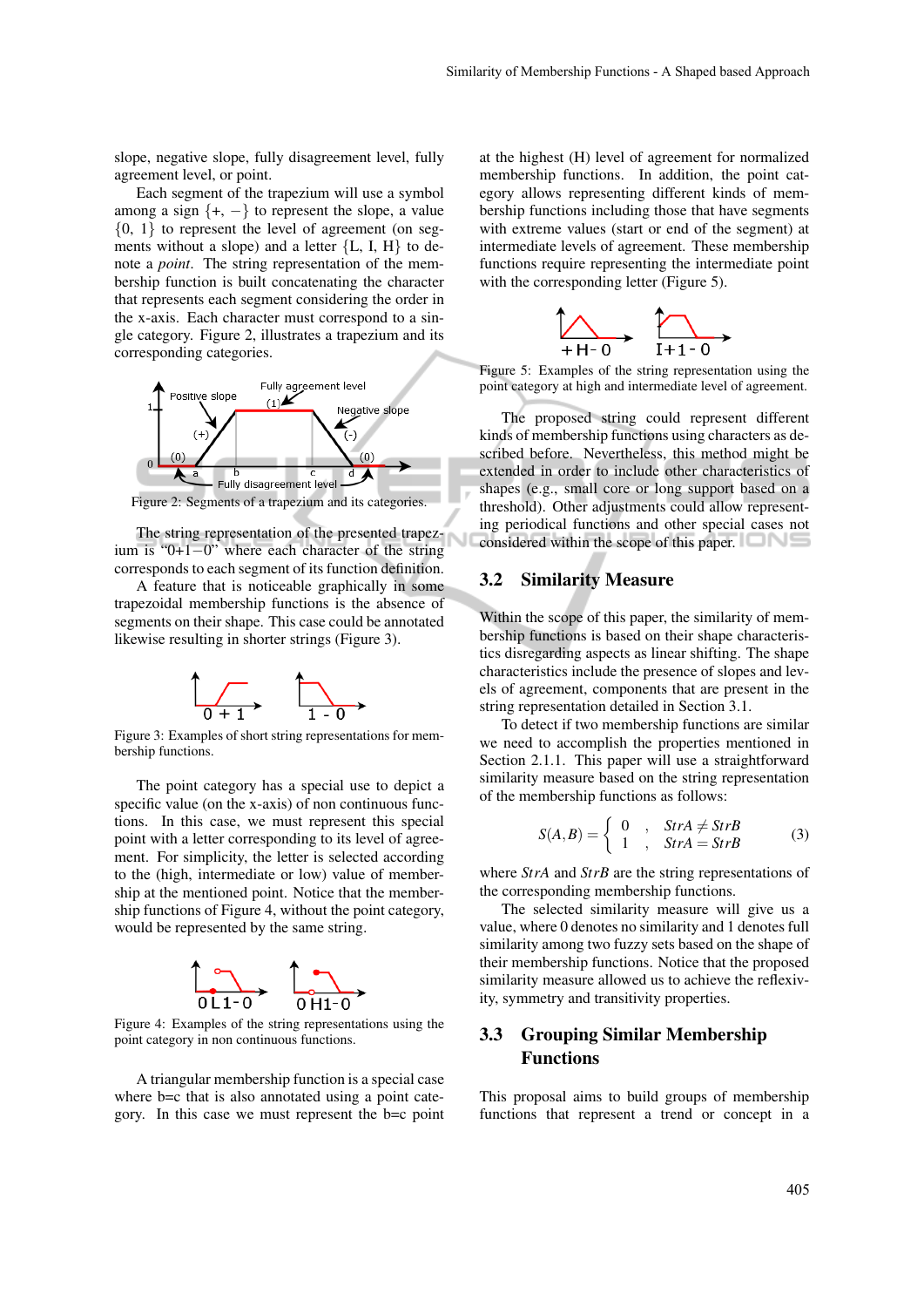decision-making environment. Considering that several experts might be involved and each expert could suggest a membership function that represents his/her level of agreement over a specific criterion, we should group those membership functions that are considered similar. According to the similarity measure in (3), two membership functions are considered similar if they have the same string representation. Within this paper, the term cluster will be used to represent a group of membership functions that have a common shape characterized by the same string; and it is possible to obtain a cluster that contains a single membership function. An important remark is that membership functions that belong to the same cluster or group accomplished the commutative, distributive and associative properties to be considered similar.

## 3.4 Cluster Profile

Considering that all experts contribute to some extent to the final decision then all clusters deserve to be analyzed; Furthermore, if we compare the number of membership functions, that belongs to each cluster, we could evaluate if a specific cluster represents a majority, a minority or the same number of opinions expressed by the membership functions present in other clusters. It is achievable that some problems could have a solution based on this number, but if we return to the introductory questions it is possible that other characteristics of the cluster must be taken into account (e.g., the reliability of experts). It is possible that trying to represent the expert reliability might become a subjective task. However, it is also possible that this reliability could be built based on some characteristics that reflect the expert experience (e.g., number of hits on historic representations within the same context).

## 3.5 Fusion of Similar Membership Functions

When several membership functions are present to represent a single trend or concept it is necessary to select a strategy to obtain, as a result, the most representative membership function. If we consider applying the set-theoretic operations to the following alternatives: a)the complete set of available membership functions; b)a reduced set of membership functions grouped by shape-similarity; then remarkable differences in the results are expected. For illustrative purposes, this paper includes the results of applying the union and intersection functions to both alternatives.

## 4 DEVELOPED EXPERIMENT

Considering that membership functions could be built with some values to define the attribute criterion (Dujmović and De Tré,  $2011$ ) and that several membership functions were required to pursue the goals of this paper an experiment was developed. A small form was sent to different groups of people to collect the values that will represent the agreement (of each person) on a specific criterion. The groups were not uniform considering different levels of knowledge (students and profesionals), areas of expertise (engineering, medicine and journalism) and personal profiles (single, married, parents, etc.). All the participants were adults (age≥18) with knowledge of verbalized terms that represent people's age. The form asked the participants, to suggest the range of ages that they considered representative for different terms like "baby", "child" and "toddler".

Two main cases were distinguished: 1) Some participants expressed their preference among small values trying to represent that the term "baby" is suitable since a boy or a girl was born until a certain age, and 2) other participants expressed their preference using a range of values for fully agreement and fully disagreement to represent the term "baby" (i.e., they use the term "new born" for a small period).

## 4.1 Building the Membership Functions

A total of 74 membership functions were built using the (a, b, c, d) values. Among participants who preferred small values, as shown in Figure 6, we distinguished cases where  $c \neq d$  and others where c=d. The last case depicts a non continuous function where c represents fully agreement and values greater than d represent fully disagreement.



Figure 6: Membership functions for preferred small values.

Among participants who preferred ranges of values we found cases where  $c < d$  and cases where  $c = d$ . The last case represents a non continuous membership function (Figure 7).



Figure 7: Membership functions for preferred range of values.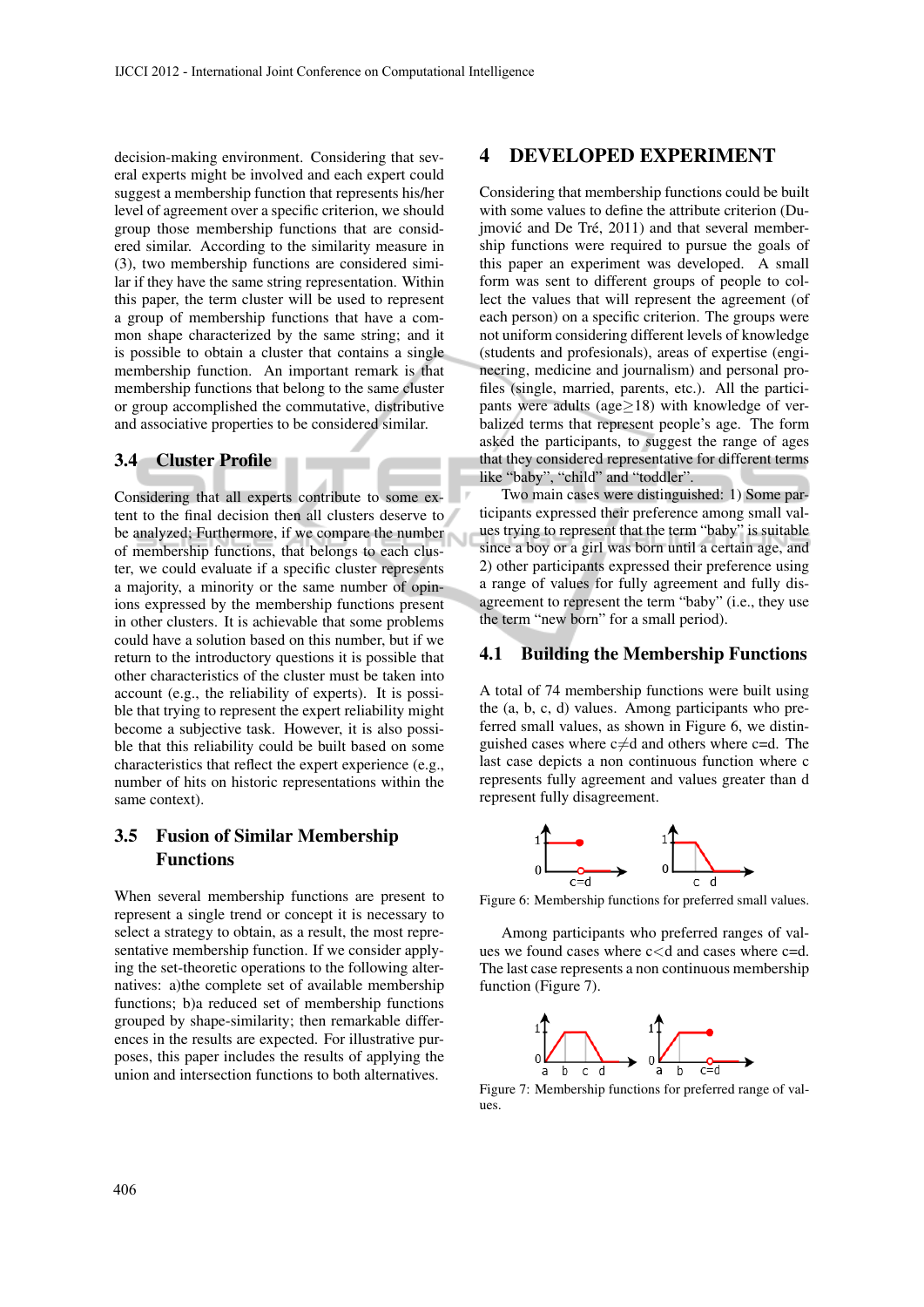## 4.2 Detection of Similarity

The similarity is based on the shape characteristics (slope, levels of agreement and continuity) of the available membership functions represented by a sequence of characters. When the string representation of each membership function is obtained, the similarity detection based on the similarity measure stated in (3) is performed. Equation 3 is the basis of a string comparison where the same string represents a similar shape. Table 1, shows the number of membership functions on each group (represented by a string). Note that two of these groups have a high number of membership functions, which is consistent, because "graphs of membership functions (elicited from different subjects) tend to have the same shape" (Klir and Yuan, 1995).

Table 1: String representations and their corresponding frequency.

| <b>String Representation</b> | Frequency |  |
|------------------------------|-----------|--|
| $+1-0$                       |           |  |
| $+1H0$                       |           |  |
| $1 - 0$                      | 34        |  |
| 1H <sub>0</sub>              | 33        |  |
| $L1-0$                       |           |  |
| L1H0                         |           |  |

10

#### 4.2.1 Selection of a Representative Opinion

To establish a manner that allows the selection of representative opinions we prefer taking into account the characteristics mentioned in Section 3.4. However, within the scope of this paper we will assume that the decision-maker will select the cluster of opinions that best suits the trend or concept of his/her choice to be analyzed.

In our case, we selected a cluster that represents our preference expressed by a trapezoidal membership function using small values. This selection tries to represent that the term "baby" is suitable to represent the period starting when a boy or a girl was born until a certain age. Our selection during the performed experiment is the group represented by the string "1−0" and we will refer to it as cluster A. Cluster A corresponds to a majority, containing 34 trapezoidal membership functions. We will consider that cluster A has a high reliability taking into account that our participants have knowledge of verbalized terms that represent ages including the term "baby".

## 4.3 Fusion of Membership Functions

The union and intersection operations on fuzzy sets were selected as basic operations to illustrate the shape-similarity of membership functions. These settheoretic operations were executed over cluster A and the entire group of membership functions. From now on, we will refer to the entire group of membership functions as group E.

The union and intersection operations use equations (1) and (2) respectively  $\forall x \in [0,n]$  where *n* is greater than all the values *d* given by the participants.

The purpose of applying these operations is to obtain as a result a reduced amount of opinions represented by a fuzzy set. For example, the group E that contains 74 membership functions could be represented by the result of the union or the intersection operation shown in Figure 8.



Figure 8: Result membership functions of Group E.

In an analogous form, the cluster A that contains 34 similar-shaped membership functions could be represented by the union operation or the intersection of its membership functions. Figure 9 shows the result membership functions of these operations.



Figure 9: Result membership functions of Cluster A.

As expected, we obtain some differences between the union and intersection operations over the complete set of membership functions (Group E) and a reduced set of membership functions grouped by shapesimilarity (Cluster A). Graphically we could observe that using the fusion of the membership functions of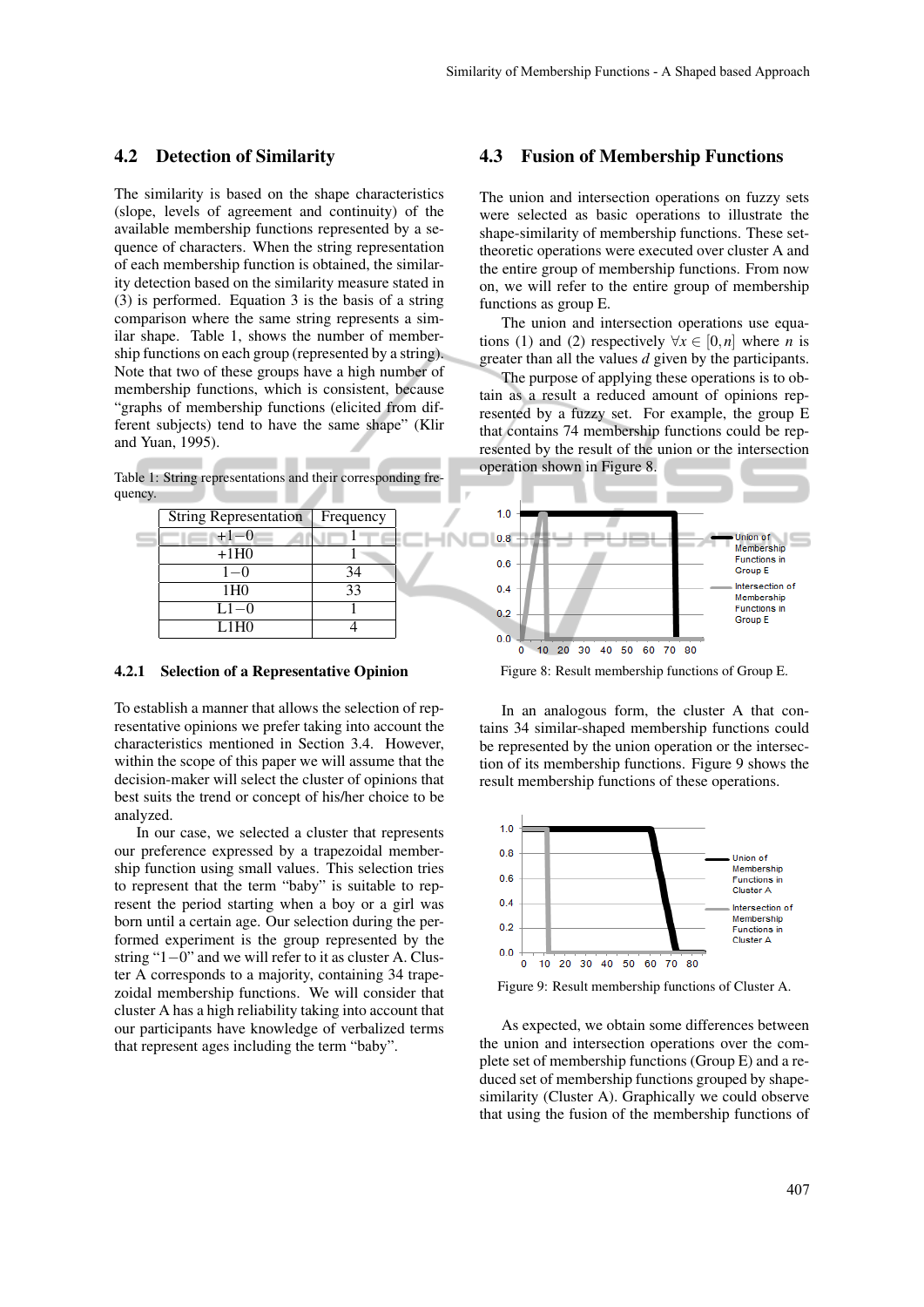a selected cluster will give us better results than selecting the fusion of the entire group of membership functions. This is confirmed by calculating the membership function over the set-theoretic operations on group E and cluster A. It is seen that the membership grades in group E for small values  $(x \le 10)$  are lower than the membership grades in cluster A for the same values.

For validation purposes, other clusters were analyzed and we obtained similar results but they are not shown here due to space limits. Based on set-theoretic operations, several membership functions were fusioned to obtain a result membership function that represents a trend or a suitable concept among several opinions. Although, we have presented our results using the basic operations proposed by Zadeh, we have evaluated our proposal with: 1) the Lukasiewicz tnorm and t-conorm; and 2) the product and the probabilistic sum. However, we obtained slightly different results only for the t-norm over group E. More advanced fusion techniques are possible and subject to further study. Here the use of union and intersection operations are used to demonstrate the shape-based similarity of membership functions.

# 5 CONCLUSIONS AND FURTHER WORK

This paper proposed a novel method to annotate membership functions and build a string representation for them. This string is used to detect similar-shaped membership functions by string comparisons.

Similar membership functions were clustered considering that they represent a trend or a suitable concept in a decision-making context. We proposed some cluster characteristics to be taken into account for further analysis. Additionally, for any selected cluster, positive differences are obtained when comparing the complete set of membership functions and a reduced set grouped by shape-similarity.

The cluster selected for fusion is further processed using set-theoretic operations. Other strategies are exposed for further consideration.

The proposed similarity measure could be extended in order to take into account other shape characteristics like the core length (e.g., a triangular membership function and a trapezoidal membership function with a tiny core).

This proposal settles some opportunities for future work on different areas where diverse points of view are present like group decision-making and suitability analysis. Some application areas like fuzzy control, based on this proposal (e.g., to find similarities on rule engines) among other applications could be explored.

## ACKNOWLEDGEMENTS

This research is supported by Escuela Superior Politécnica del Litoral (ESPOL) and it is financed by Secretaría de Educación Superior en Ciencia y Tecnología (SENESCYT) under Ph.D. studies 2012.

# **REFERENCES**

- Bouchon-Meunier, B. and Rifqi, M. (1996). Towards general measures of comparison of objects. *Fuzzy Sets and Systems*, 84:143–153.
- Dice, L. R. (1945). Measures of the Amount of Ecologic Association Between Species. *Ecology*, 26(3):297– 302.
- Dubois, D. and Prade, H. (1980). *Fuzzy Sets and Systems: Theory and Applications*. Academic Press, Inc.
- Dujmović, J. and De Tré, G. (2011). Multicriteria methods and logic aggregation in suitability maps. *International Journal of Intelligent Systems*, 26(10):971– 1001.
- Jaccard, P. (1908). Nouvelles recherches sur la distribution florale. *Bulletin de la Societe Vaudense des Sciences ` Naturelles*, 44:223–270.
- Johanyák, Z. and Kovács, S. (2005). Distance based similarity measures of fuzzy sets. *Proceedings of SAMI*, 1.
- Kacprzyk, J., Fedrizzi, M., and Nurmi, H. (1992). Group decision making and consensus under fuzzy preferences and fuzzy majority. *Fuzzy Sets and Systems*, 49(1):21–31.
- Klir, G. J. and Yuan, B. (1995). *Fuzzy Sets and Fuzzy Logic: Theory and Applications*. Prentice Hall.
- Le Capitaine, H. (2012). A relevance-based learning model of fuzzy similarity measures. *IEEE Transactions on Fuzzy Systems*, 20(1):57–68.
- Lee-Kwang, H., Song, Y.-S., and Lee, K.-M. (1994). Similarity measure between fuzzy sets and between elements. *Fuzzy Sets and Systems*, 62(3):291–293.
- Merigó, J. and Casanovas, M. (2010). Decision making with distance measures and linguistic aggregation operators. *International Journal of Fuzzy Systems*, 12(3):190–198.
- Rodríguez, R. M., Martínez, L., and Herrera, F. (2012). Hesistant Fuzzy Linguistic Term Sets for Decision Making. *IEEE Transactions on Fuzzy Systems*, 20(1):109–119.
- Tversky, D. (1977). Features of similarities. *Psychological Review*, 84:327–352.
- Xuecheng, L. (1992). Entropy, distance measure and similarity measure of fuzzy sets and their relations. *Fuzzy Sets and Systems*, 52(3):305–318.